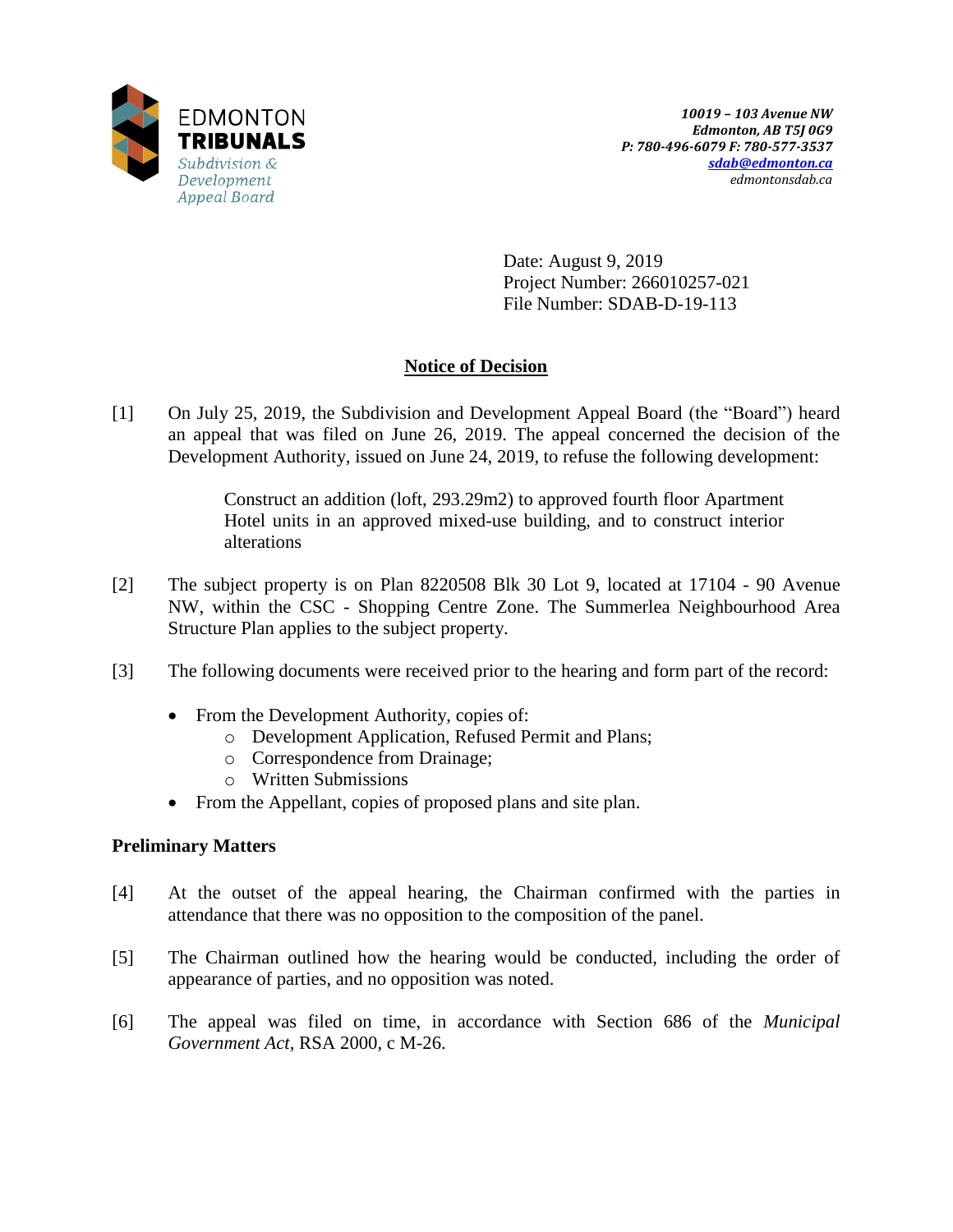# **Summary of Hearing**

- *i) Position of the Appellant, Jasper Summerlea Shopping Centre Ltd.*
- [7] E. Gooch of EFG Architects appeared to represent the Appellant.
- [8] The Appellant obtained a Development Permit for Apartment Housing, but upon further consideration, wished to utilize the fourth floor attic space to provide a loft for each unit on the fourth floor.
- [9] Adding a loft will not alter the exterior of the building. Exterior elevations, approved setbacks, required parking spaces and provided parking spaces all remain the same.
- [10] The maximum permitted Floor Area Ratio ("FAR") is 1.0 and the proposed change will result in a FAR of 1.1, which is approximately 0.65 percent higher than permitted. The Appellant believes that granting this minor increase in FAR is appropriate.
- [11] The addition of the proposed lofts will provide a unique feature to the fourth floor units, and will be well-received. There will be no increase to the total number of units.
- [12] The Appellant provided the following responses to questions from the Board:
	- a. All 16 units on the top floor will have a loft area.
	- b. There will likely be some very minor changes to the roof to accommodate additional vents for bathrooms.
	- c. The Appellant always intended for the mechanical equipment to be located on the roof rather than in this attic area.
	- *ii) Position of the Development Officer, Mr. Adams*
- [29] The Development Authority did not attend the hearing and the Board relied on Mr. Adams' written submissions.

#### **Decision**

[30] The appeal is ALLOWED and the decision of the Development Authority is REVOKED. The development is GRANTED as applied for to the Development Authority, subject to the following CONDITIONS:

> 1. PRIOR TO THE RELEASE OF DRAWINGS FOR BUILDING PERMIT REVIEW, the applicant or property owner shall pay a Sanitary Sewer Trunk Charge fee of \$3360.14. All assessments are based upon information currently available to the City. The SSTC charges are quoted for the calendar year in which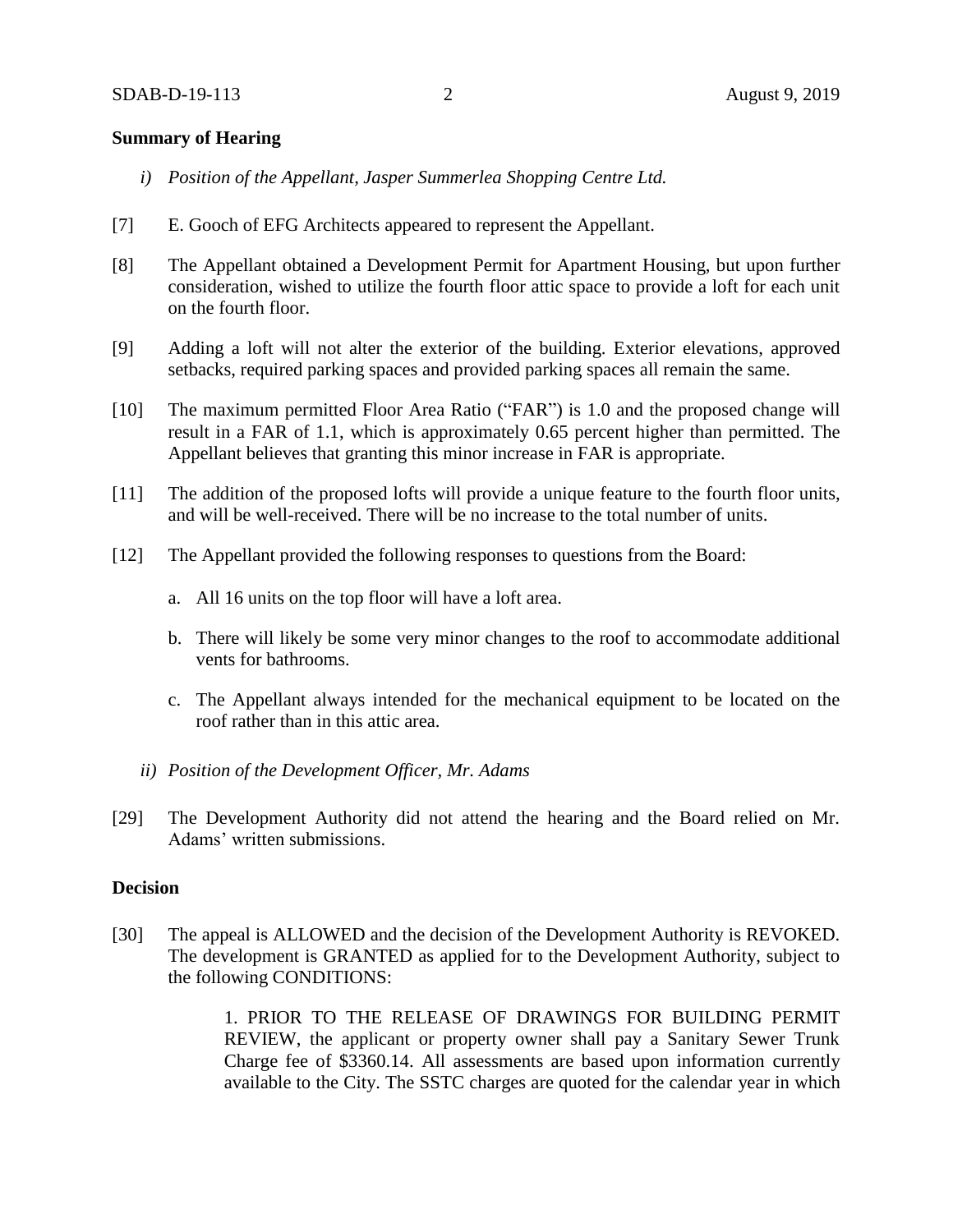the development permit is granted. The final applicable rate is subject to change based on the year in which the payment is collected by the City of Edmonton.

2. The owner shall construct and maintain vehicular access up to the west property line allow for access and egress to the adjacent parcel to the west (as shown on Enclosure 1 of the Subdivision Planning Response to DP#266010257- 006 as an arrow signifying the "Cross Lot Access'). In the event that the owner of the adjacent parcel to the west hinders or obstructs the passage of vehicles between parcels, the owner shall take all reasonable steps to obtain a registered access easement on the adjacent west parcel, assert and enforce any acquired prescriptive rights, or make other arrangements to allow the free passage of vehicular traffic between the two parcels.

A) Access to the subject site from 90 Avenue exists, as shown on Enclosure I of the Subdivision Planning Response to DP#266010257-006. Any modification to the existing access requires the review and approval of Subdivision Planning. No additional access will be permitted to 90 Avenue.

B) Pedestrian connections including applicable curb ramps must be provided on site from the building entrances to the public sidewalk, as shown on Enclosure I. The proposed sidewalk connection to the public sidewalk is acceptable to Subdivision Planning.

C) No objects are permitted to encroach onto, over or under road right-of-way, as shown on Enclosure I of the Subdivision Planning Response to DP#266010257- 006.

D) There may be utilities within road right-of-way not specified that must be considered during construction. The owner/applicant is responsible for the location of all underground and above ground utilities and maintaining required clearances as specified by the utility companies. Alberta One-Call (1-800-242- 3447) and Shaw Cable (1-866-344-7429; www.digshaw.ca) should be contacted at least two weeks prior to the work beginning to have utilities located. Any costs associated with relocations and/or removals shall be at the expense of the owner/applicant.

E) Garbage bins must be located so that all turning maneuvers for the waste management vehicles are accommodated on site. It will be the responsibility of property owner/management to keep the collection area clear at all times. We also recommend paint/signage to prevent or minimize the possibility of vehicle parking in this area.

F) Any hoarding or construction taking place on road right-of-way requires an OSCAM (On-Street Construction and Maintenance) permit. OSCAM permit applications require Transportation Management Plan (TMP) information. The TMP must include: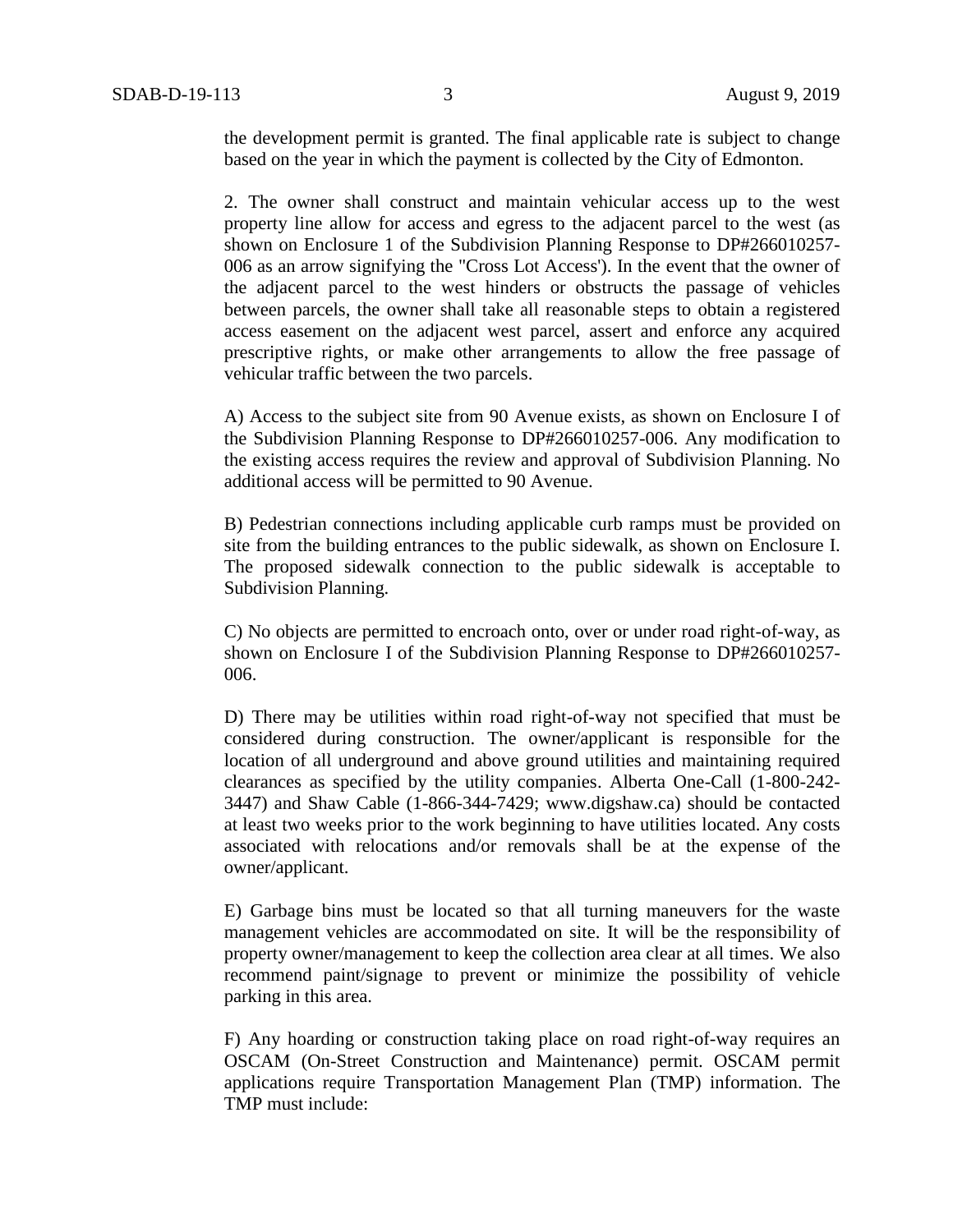- the start/finish date of project;
- accommodation of pedestrians and vehicles during construction;
- confirmation of lay down area within legal road right of way if required;

• and to confirm if crossing the sidewalk and/or boulevard is required to temporarily access the site.

It should be noted that the hoarding must not damage boulevard trees. The owner or Prime Contractor must apply for an OSCAM online at: [https://www.edmonton.ca/business\\_economy/licences\\_permits/oscam](https://www.edmonton.ca/business_economy/licences_permits/oscam-permitrequest.aspx)[permitrequest.aspx](https://www.edmonton.ca/business_economy/licences_permits/oscam-permitrequest.aspx)

and,

<https://www.edmonton.ca/documents/ConstructionSafety.pdf>

G) Any sidewalk or boulevard damage occurring as a result of construction traffic must be restored to the satisfaction of Development Inspections, as per Section 15.5(f) of the Zoning Bylaw. All expenses incurred for repair are to be borne by the owner.

3. The Site shall comply with the approved Landscaping Plan and Landscaping Conditions in Development Permit #266010257-002.

4. All required parking and loading facilities shall only be used for the purpose of accommodating the vehicles of clients, customers, employees, members, residents or visitors in connection with the building or Use for which the parking and loading facilities are provided, and the parking and loading facilities shall not be used for driveways, access or egress, commercial repair work, display, sale or storage of goods of any kind. (Reference Section 54.1.1.c)

5. The off-street parking, loading and unloading (including aisles or driveways) shall be hardsurfaced, curbed, drained and maintained in accordance to Section 54.6.

6. No parking, loading, storage, trash collection, outdoor service or display area shall be permitted within an approved Setback. (Reference 320.4.5)

7. Bicycle parking shall be provided in accordance to Section 54.3 and to the satisfaction of the Development Officer.

8. Any outdoor lighting for any development shall be located and arranged so that no direct rays of light are directed at any adjoining properties, or interfere with the effectiveness of any traffic control devices. (Reference Section 51)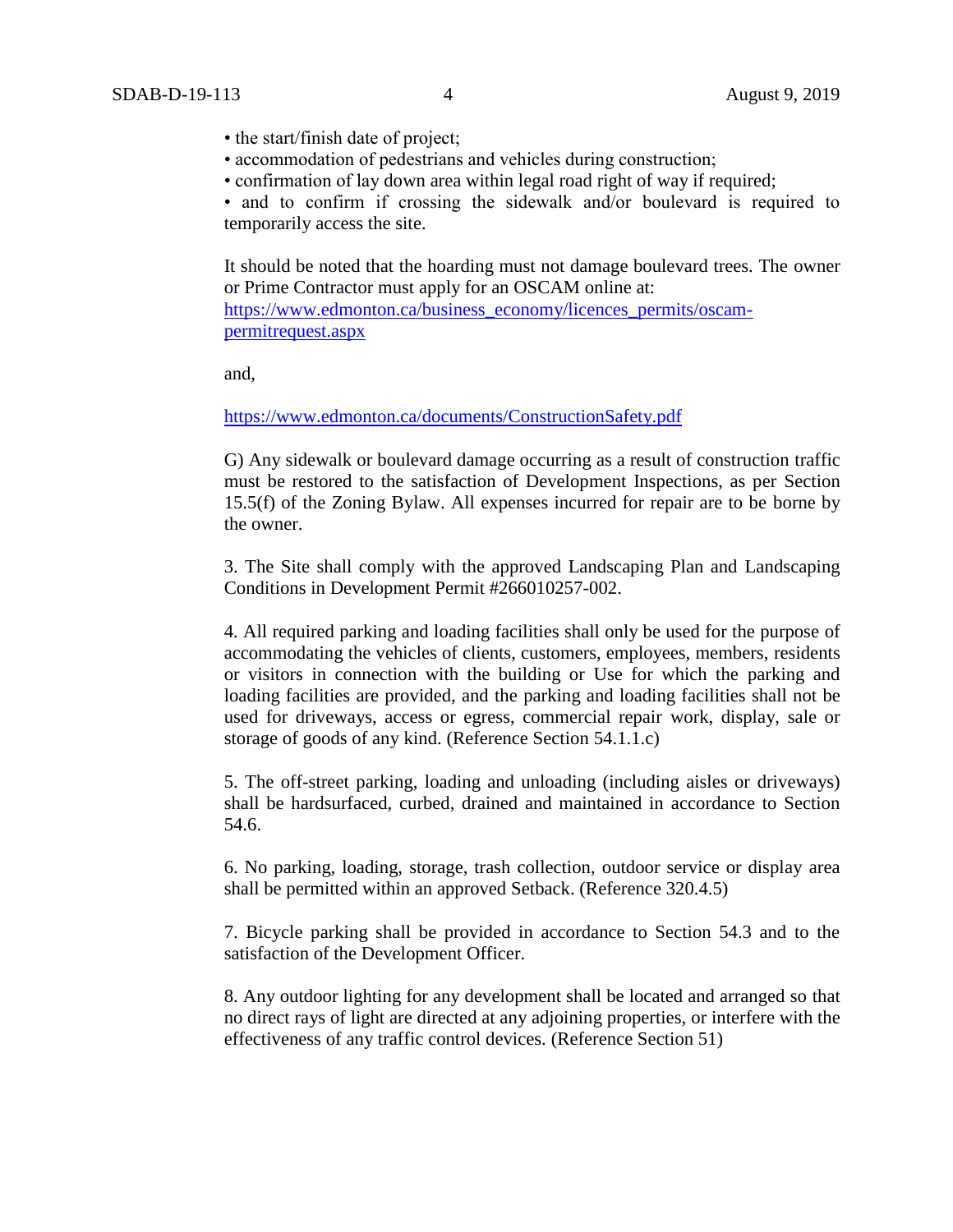9. Trash collection and loading areas shall be screened from view from any adjacent Sites and public roadways, to the satisfaction of the Development Officer. (Reference Section 320.4.5)

## ADVISEMENTS:

- a. This Development Permit is NOT valid until the Notification Period expires in accordance to Section 21.1. (Reference Section 17.1)
- b. This Development Permit is NOT a Business Licence. A separate application must be made for a Business Licence. Please contact the 311 Call Centre (780- 442-5311) for further information.
- c. Signs require separate Development Applications.
- d. A building permit is required for any construction or change in Use of a building. For a building permit, and prior to the plans examination review, you require construction drawings and the payment of fees. Please contact the 311 Call Centre (780-442-5311) for further information.
- e. The City of Edmonton does not conduct independent environmental checks of land within the City. If you are concerned about the suitability of this property for any purpose, you should conduct your own tests and reviews. The City of Edmonton, in issuing this Development Permit, makes no representations and offers no warranties as to the suitability of the property for any purpose or as to the presence or absence of any environmental contaminants on the property.
- f. An approved Development Permit means that the proposed development has been reviewed against the provisions of this bylaw. It does not remove obligations to conform with other legislation, bylaws or land title instruments including, but not limited to, the *Municipal Government Act*, the *Safety Codes Act* or any caveats, restrictive covenants or easements that might be attached to the Site. (Reference Section 5.2)
- g. Unless otherwise stated, all above references to section numbers refer to the authority under the *Edmonton Zoning Bylaw 12800* as amended.
- h. Upon the first Development Permit Inspection and determination that landscape construction has been completed in compliance with the approved Landscape Plan, 20% of the approved Guaranteed Landscape Security shall be collected and retained for a period of 24 months from the date of first Development Permit Inspection.
- i. Sites that are not completed or are not compliant with approved Landscape Plans at the first Development Permit Inspection, shall be required to submit a Security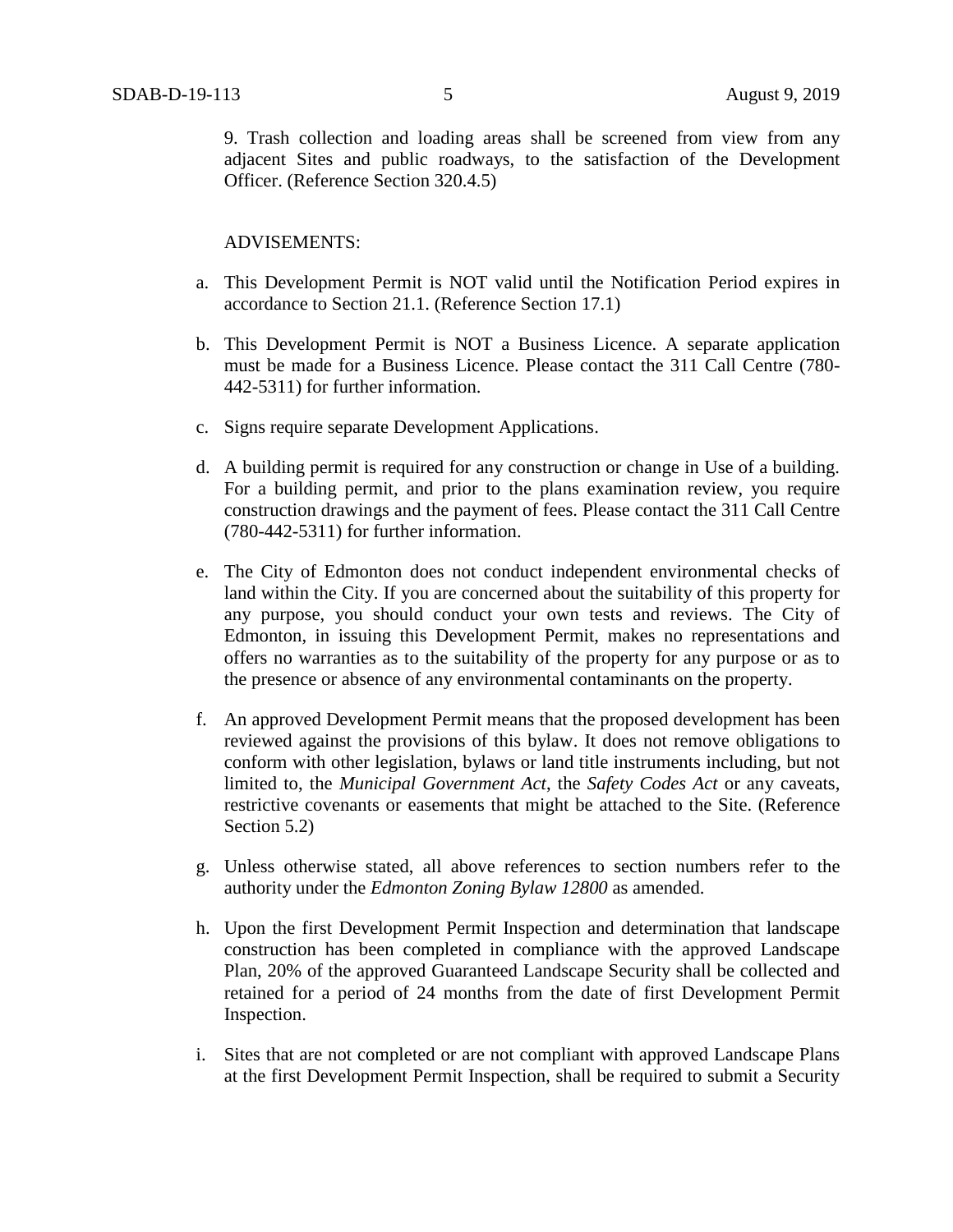for incomplete work, up to and including the full value of the approved Guaranteed Landscape Security value.

- j. The applicant is advised that more than a 12% difference in the ramp slope may result in vehicles "bottoming out" at the break-over point.
- [31] In granting the development the following variance to the *Zoning Bylaw* is allowed:
	- a. The maximum Floor Area Ratio ("FAR") of 1.0 pursuant to section 320.4(2) is increased by 0.1 to allow a maximum FAR of 1.1.

#### **Reasons for Decision**

- [32] Apartment Hotels is a Discretionary Use in the CSC Shopping Centre Zone.
- [33] This application is for the approval of an additional loft to be appended to the existing fourth floor units of an Apartment Hotel that was approved by this Board in SDAB-D-19- 017.
- [34] Section 320.4(2) states: "The maximum Floor Area Ratio shall be 1.0". The subject development application was refused by the Development Authority because allowing the fourth floor units to have a loft constructed in the attic of the approved structure would increase the FAR to 1.1, which is greater than the 1.0 FAR allowed in the CSC Shopping Centre Zone.
- [35] The Board grants a variance to section 320.4(2). After reviewing the evidence, the Board finds that the test for granting a variance under section 687(3)(d) of the *Municipal Government Act* is met:
	- 687 (3) In determining an appeal, the subdivision and development appeal board
		- …
		- (d) may make an order or decision or issue or confirm the issue of a development permit even though the proposed development does not comply with the land use bylaw if, in its opinion,
			- (i) the proposed development would not
				- (A) unduly interfere with the amenities of the neighbourhood, or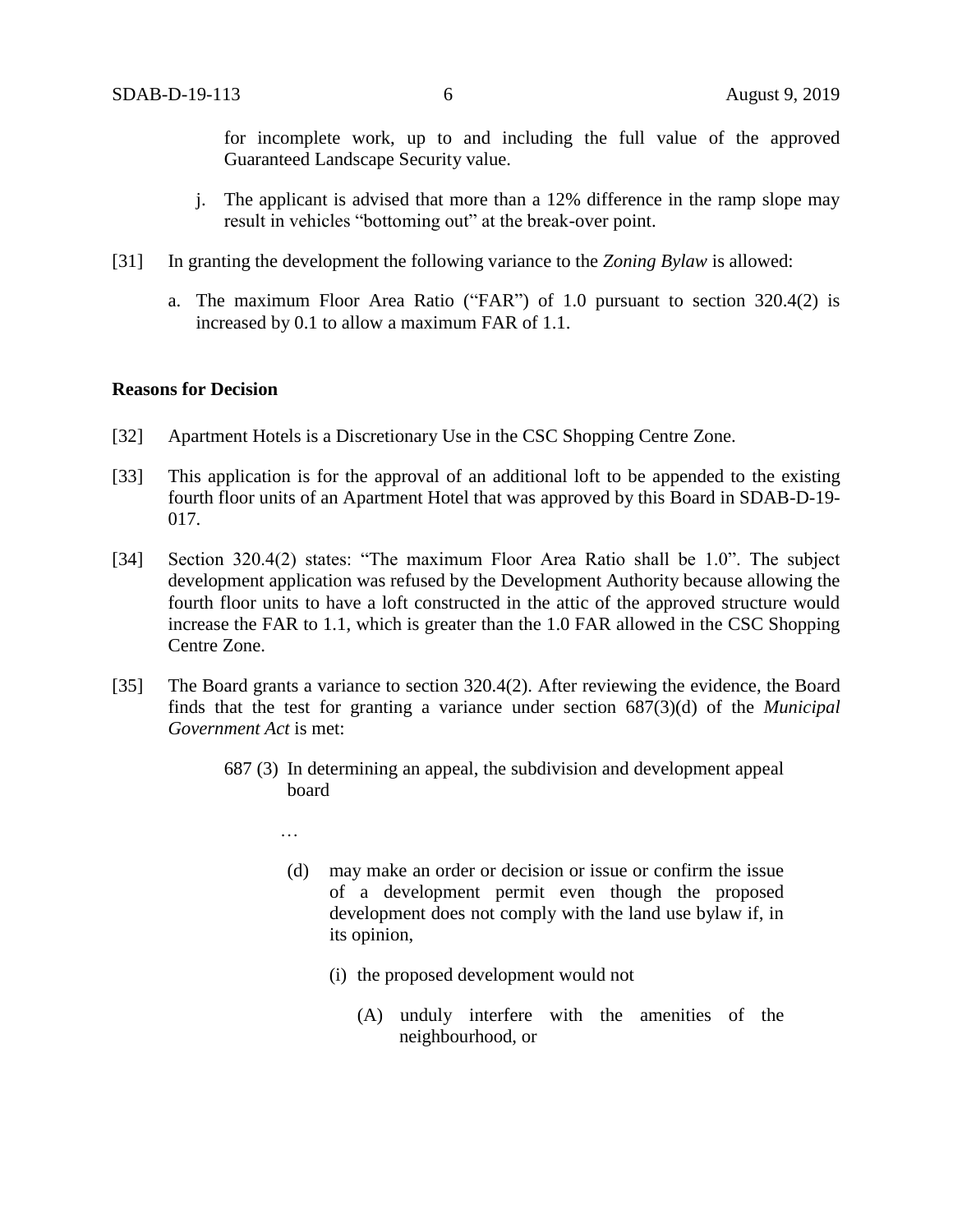- (B) materially interfere with or affect the use, enjoyment or value of neighbouring parcels of land, and
- (ii) the proposed development conforms with the use prescribed for that land or building in the land use bylaw.
- [36] The Board finds that the variance test has been met for the following reasons:
	- a. The exterior of the building will be identical to the building already approved: it will have the same Height, exterior Elevations and Setbacks. It will not be noticeable to anyone but the residents and occupants of those fourth floor units that the loft space even exists.
	- b. Importantly, the application does not increase the total number of units. The number of units remains at 48, meaning that there is no increase in the Density due to the proposed application. There is also no increase in the number of required parking stalls.
- [37] As the Density of the Use remains the same, the exterior remains the same, and the proposed lofts will only be noticeable to the occupants of the fourth floor units, the Board finds that granting the variance to the required FAR will not unduly interfere with the amenities of the neighbourhood, or materially interfere with or affect the use, enjoyment or value of neighbouring parcels of land. For the above stated reasons, the variance is granted and the appeal is allowed.

Mr. I. Wachowicz, Chairman Subdivision and Development Appeal Board

Board Members in Attendance: Mr. M. Young; Mr. B. Gibson; Ms. S. LaPerle; Ms. D. Kronewitt Martin

CC: City of Edmonton, Development & Zoning Services, Attn: Mr. P. Adams / Mr. H. Luke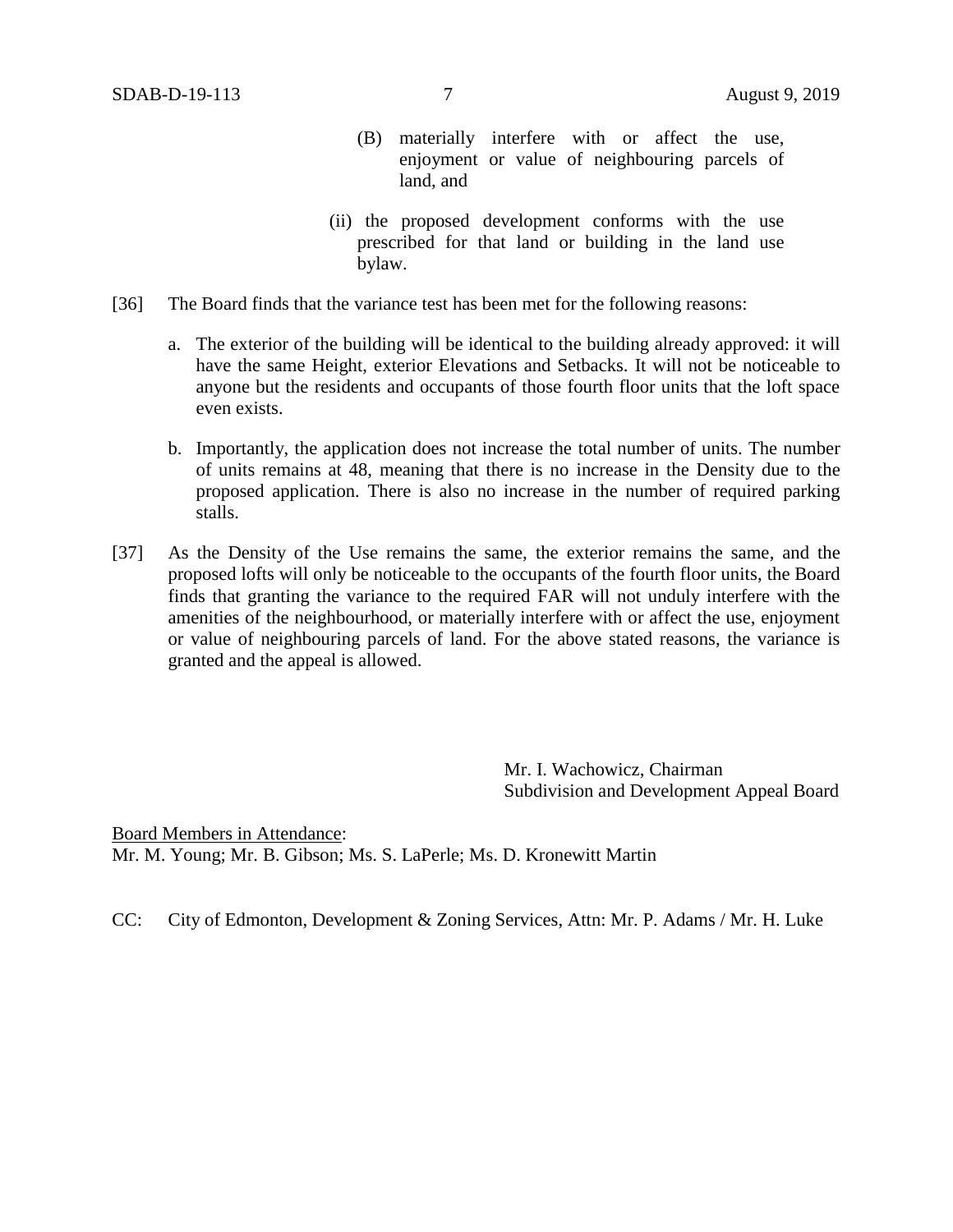## **Important Information for the Applicant/Appellant**

- 1. This is not a Building Permit. A Building Permit must be obtained separately from Development & Zoning Services, located on the 2nd Floor, Edmonton Tower, 10111 – 104 Avenue NW, Edmonton, AB T5J 0J4.
- 2. Obtaining a Development Permit does not relieve you from complying with:
	- a) the requirements of the *Edmonton Zoning Bylaw*, insofar as those requirements have not been relaxed or varied by a decision of the Subdivision and Development Appeal Board,
	- b) the requirements of the *Alberta Safety Codes Act*,
	- c) the *Alberta Regulation 204/207 – Safety Codes Act – Permit Regulation*,
	- d) the requirements of any other appropriate federal, provincial or municipal legislation,
	- e) the conditions of any caveat, covenant, easement or other instrument affecting a building or land.
- 3. When an application for a Development Permit has been approved by the Subdivision and Development Appeal Board, it shall not be valid unless and until any conditions of approval, save those of a continuing nature, have been fulfilled.
- 4. A Development Permit will expire in accordance to the provisions of Section 22 of the *Edmonton Zoning Bylaw, Bylaw 12800*, as amended.
- 5. This decision may be appealed to the Alberta Court of Appeal on a question of law or jurisdiction under Section 688 of the *Municipal Government Act*, RSA 2000, c M-26. If the Subdivision and Development Appeal Board is served with notice of an application for leave to appeal its decision, such notice shall operate to suspend the Development Permit.
- 6. When a decision on a Development Permit application has been rendered by the Subdivision and Development Appeal Board, the enforcement of that decision is carried out by Development & Zoning Services, located on the 2nd Floor, Edmonton Tower, 10111 – 104 Avenue NW, Edmonton, AB T5J 0J4.

*NOTE: The City of Edmonton does not conduct independent environmental checks of land within the City. If you are concerned about the stability of this property for any purpose, you should conduct your own tests and reviews. The City of Edmonton, when issuing a development permit, makes no representations and offers no warranties as to the suitability of the property for any purpose or as to the presence or absence of any environmental contaminants on the property.*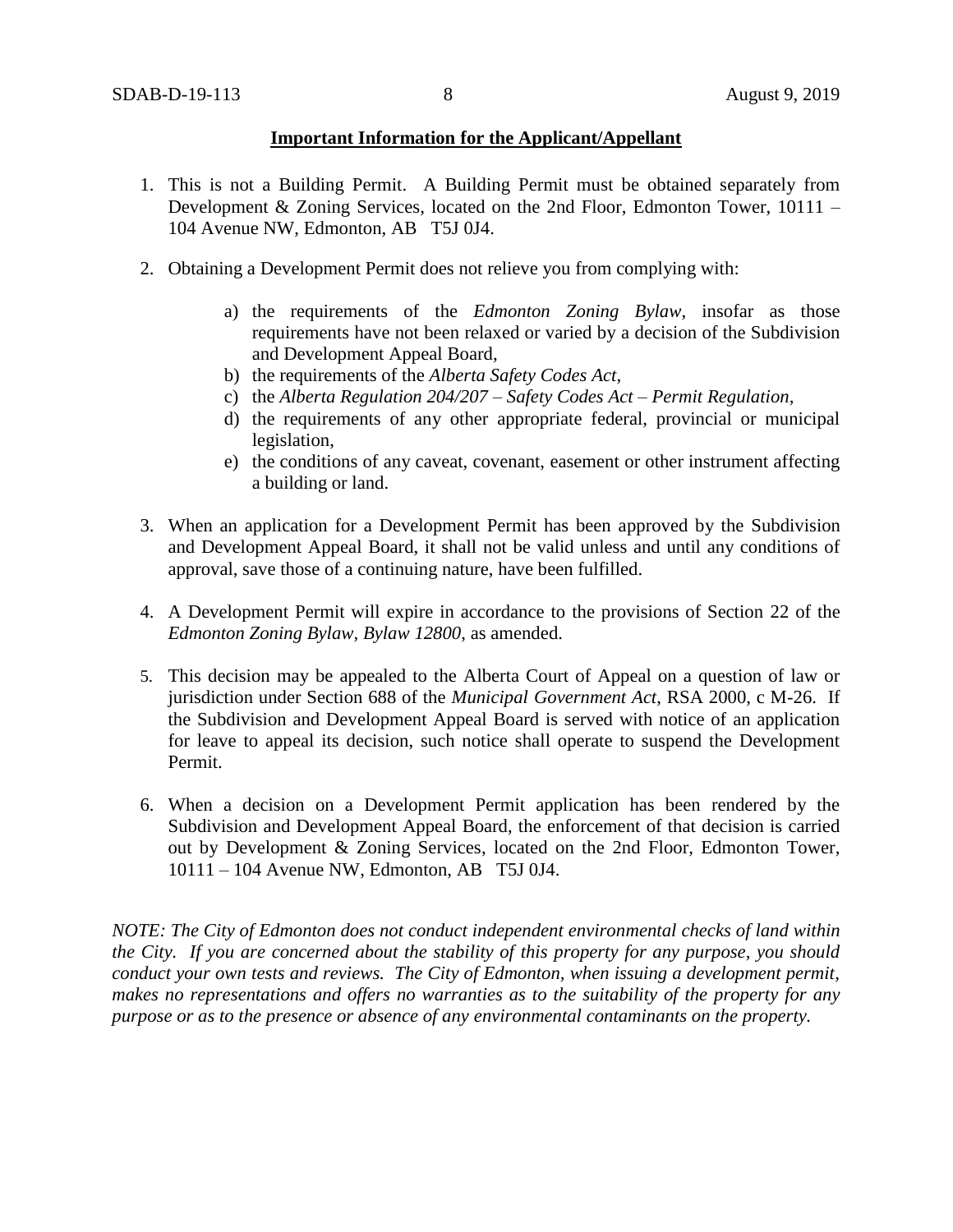

Date: August 9, 2019 Project Number: 313062198-001 File Number: SDAB-D-19-114

# **Notice of Decision**

[2] On July 25, 2019, the Subdivision and Development Appeal Board (the "Board") heard an appeal that was filed on June 24, 2019. The appeal concerned the decision of the Development Authority, issued on June 10, 2019, to approve the following development:

> Erect a Fence @ 2.44m in Height in the Rear Yard abutting the Rear Lot Line

- [3] The subject property is on Plan 4823RS Blk 16 Lot 27, located at 10527 35A Avenue NW, within the RF1 Single Detached Residential Zone. The Mature Neighbourhood Overlay and Duggan Neighbourhood Area Structure Plan apply to the subject property.
- [4] The following documents were received prior to the hearing and form part of the record:
	- From the Development Authority, copies of:
		- o Approved Fence Plans and approved permit;
		- o Correspondence from the Respondent to neighbouring property owners;
		- o Written Submissions
	- From the Appellant:
		- o Reasons for appeal;
		- o Correspondence indicating non-attendance at hearing;
		- o Written submissions and correction to submissions;
	- From the Respondent:
		- o Written submission, letters of support, and response to a neighbouring property owner;
	- From the public:
		- o 3 emails and 2 online responses in support of the Respondent
	- From Administration:
		- o A map showing support from neighbouring properties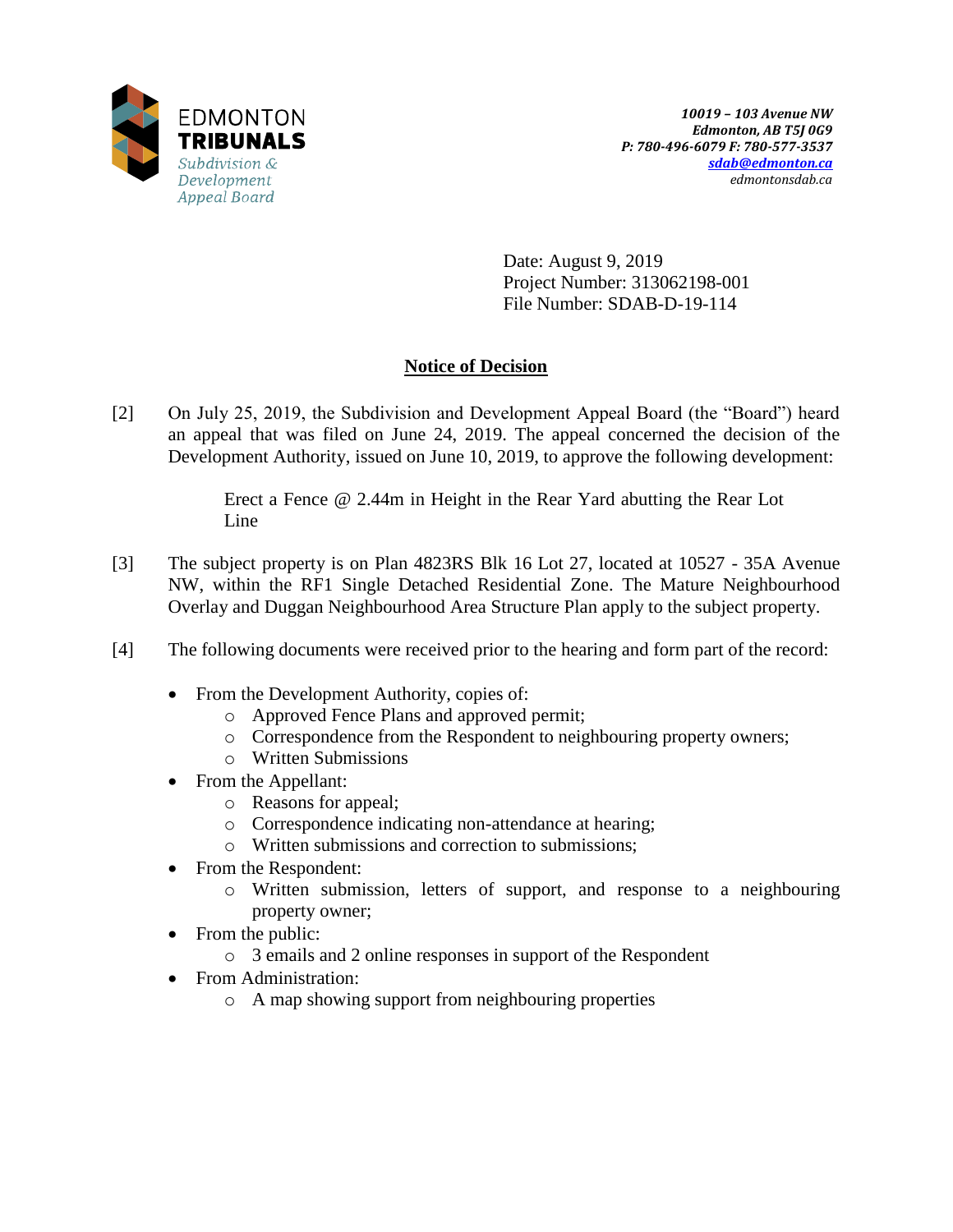# **Preliminary Matters**

- [5] At the outset of the appeal hearing, the Chairman confirmed with the parties in attendance that there was no opposition to the composition of the panel.
- [6] The Chairman outlined how the hearing would be conducted. Since the Appellant was not in attendance, the Affected Property Owners in Support of the Appellant would have the opportunity to speak first, followed by the Respondent. No opposition was noted to this order of appearance.
- [7] The appeal was filed on time, in accordance with Section 686 of the *Municipal Government Act*, RSA 2000, c M-26.

# **Summary of Hearing**

- *i) Position of the Appellant, Ms. Semeluk*
- [8] The Appellant was not able to attend the hearing and requested that the Board proceed based on her written submissions and supporting materials.
	- *i) Position of Affected Property Owners in Support of the Appellant*
- [9] C. Xu and P. Yin, owners of 10536 35 Avenue, appeared in opposition to the development. They currently do not live at their property and have rented it out.
- [10] Their living room is located at the rear of their property and overlooks the subject fence. In their view, the subject fence is too high and too dark. The other fences surrounding their property are all white, of varying heights, and none are as tall as the subject fence.
- [11] Their neighbour asked them to pay more than \$1,000 toward the fence. They do not want to pay this amount since the fence is on the Respondent's property and they are not in favour of it.
- [12] Due to the high, dark fence, visitors and family members no longer feel comfortable when sitting at the rear of their property because the fence impacts their view of the trees in their rear yard.
- [13] In response to a question from the Board, they confirmed that the old white fence that was previously there was removed by the Respondent's contractors and replaced by the higher fence.

### *iii) Position of the Development Officer, Mr. Payne*

[14] The Development Authority did not attend the hearing and the Board relied on Mr. Payne's written submission.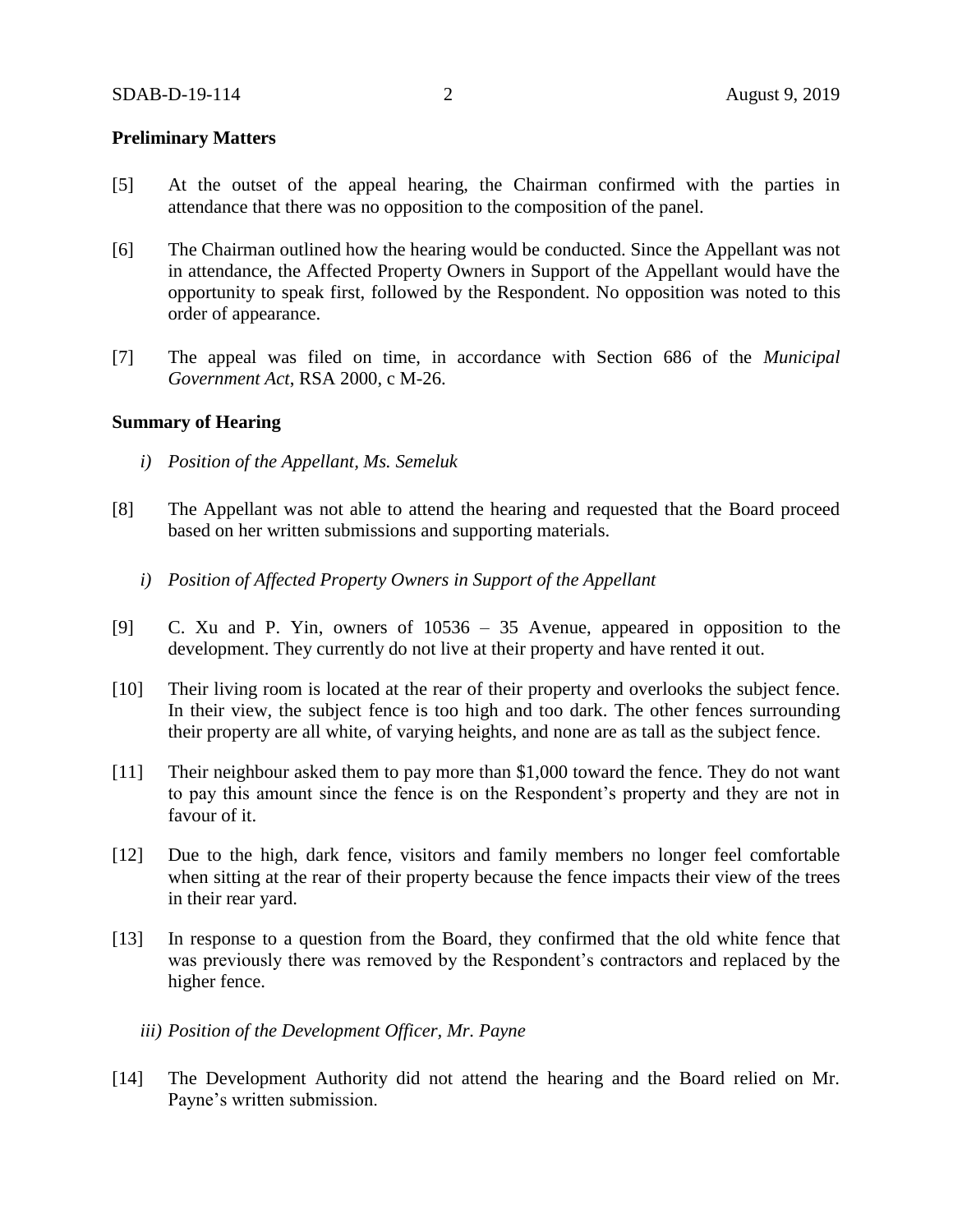- *iv) Position of the Respondent, Ms. Friedley*
- [15] C. Xu and P. Yin own one of the abutting properties to the south of the Respondent and have rented it out. Since they no longer reside there, Ms. Friedley does not think they are personally affected. She did try to contact them prior to replacing the fence but they never returned any of her calls. She also was not able to contact the landlord at 3515 – 105B Street, therefore, when her contractor was available, she proceeded with construction. The new fence runs along the rear property line of all the affected neighbouring yards.
- [16] The pictures submitted by the Appellant are deceiving and make it look like the subject fence is right behind the Appellant's white fence. In reality, the new fence is at a 90 degree angle and is not directly behind the Appellant's fence as there is a yard separating the two.
- [17] While the Respondent's application was for an 8 foot high fence, the actual height of the new fence on the Appellant's side would be between 6 foot 2 inches and 6 foot 5 inches, which is not that much over height. The Respondent's property is approximately 8 to 10 inches lower than the adjacent yards, so the fence will appear higher when measured from the Respondent's side of the fence.
- [18] The Respondent chose the fence colour and style so that it can be consistent with what is going up in the immediate vicinity. Five or six properties near her home recently changed to this fence style. The neighbourhood is at the stage where everything is being replaced.
- [19] No trees were removed from anyone's yards as a result of the fence being built. The Respondent agreed that perhaps the owners who appeared in opposition may have less of a view of the trees in the Respondent's yard as a result of the higher fence.
- [20] It was never Ms. Friedley's intention to harass any neighbours. She wanted to ensure that everyone was well informed, as being a part of the community and a good neighbour are important to her. The Development Officer suggested that she approach her neighbours and obtain their written support for the development.
- [21] She did not think to contact the Appellant regarding the new fence as the fence does not abut the Appellant's property. She did not realize until after the appeal was filed that everyone within 60 metres would be notified of the proposed development.
- [22] The Respondent had several reasons for requesting an over-height fence:
	- a. Both rear properties are rentals and the yards are not exceptionally well-kept.
	- b. The Respondent has three children and a dog she wishes to keep contained.
	- c. The neighbour at 3515 105B Street NW has a large Labrador retriever that always barks at her children and dog through the old fence. The new fence has improved the situation.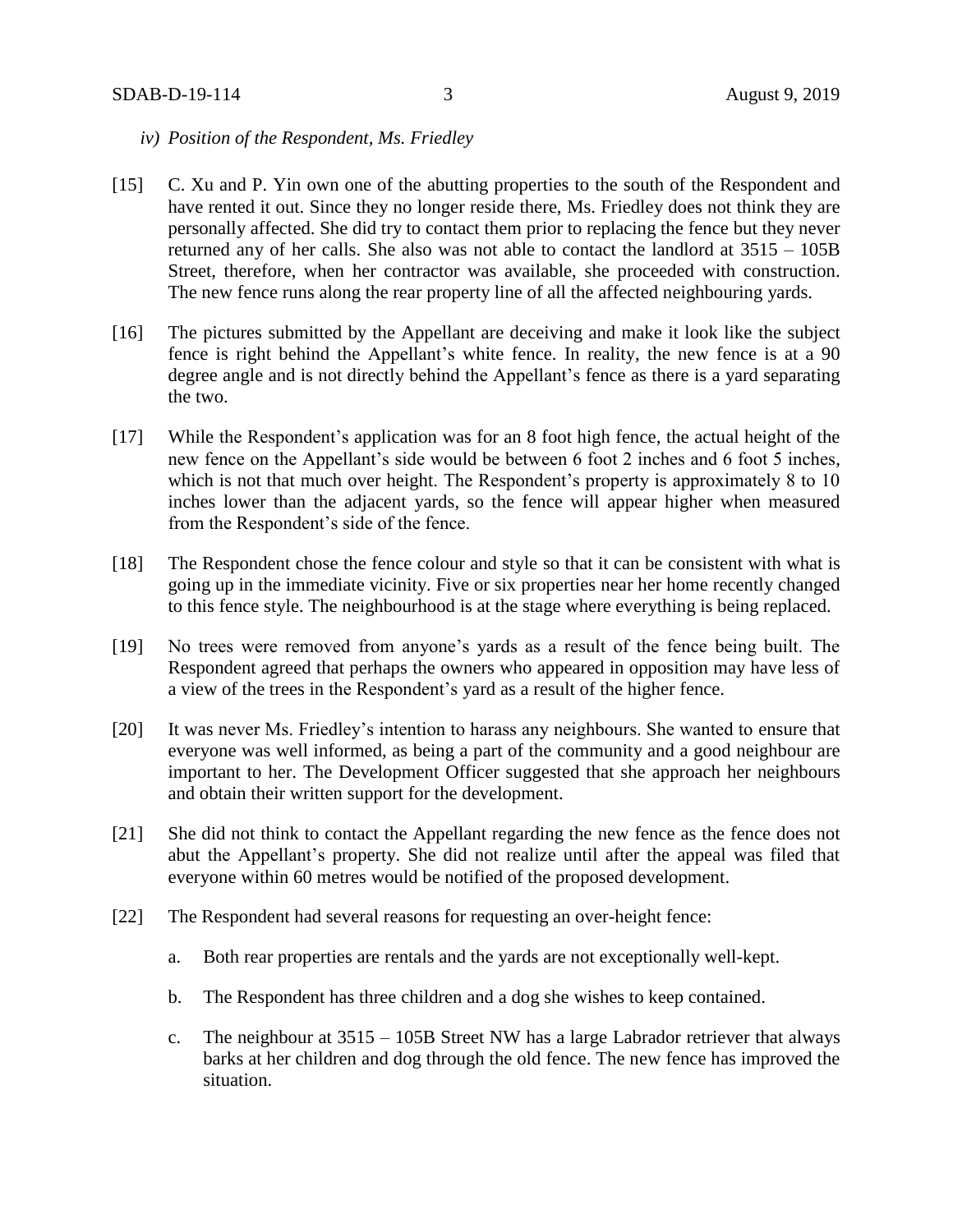- d. Both the Respondent and her husband are very tall and can see over a six foot high fence. The height is as much for the neighbours' privacy as for her family's.
- e. There have recently been some issues with crime, and the fence will provide her family with some added security.
- [23] The Respondent purchased the subject property because of the large rear yard. This yard shares a property line with five different neighbours. The proposed development has replaced the old fence at the rear of the Respondent's property, much of which was in poor condition and falling down.
- [24] The Respondent provided the following responses to questions from the Board:
	- a. No changes were made to the grade as a result of constructing the new fence.
	- b. She confirmed that both 3515 105B Street NW and 10536 35Avenue NW are rentals. While she spoke with the tenants prior to the fence construction, she was unable to reach the owners of these properties.
- [25] The fences that the Respondent shares with the side neighbours are currently white. The plan is to eventually replace these white fences with a six foot high brown fence like the one constructed at the rear of the property.

#### **Decision**

[26] The appeal is DENIED and the decision of the Development Authority is CONFIRMED. The development is GRANTED as approved by the Development Authority.

#### **Reasons for Decision**

- [27] The proposed development is for a Fence at 2.44 metres in Height, for a Single Detached House within the RF1 Single Detached Residential Zone.
- [28] Construction of a Fence that exceeds 1.85 metres in Height is a development that requires a Development Permit pursuant to section 12.2(1)(h) of the *Zoning Bylaw*, which states: "A Development Permit is not required for… the construction of any Fence, wall or gate not exceeding 1.85 m in Height, provided that the erection of such structure does not contravene any provision of this Bylaw".
- [29] Regulations regarding developments of Fences in residential zones are set out in section 49 of the *Zoning Byla*w. The proposed development is for a Fence that is over 1.85 metres, located in the Rear Yard of a non-corner site. The following subsections of the *Zoning Bylaw* therefore apply: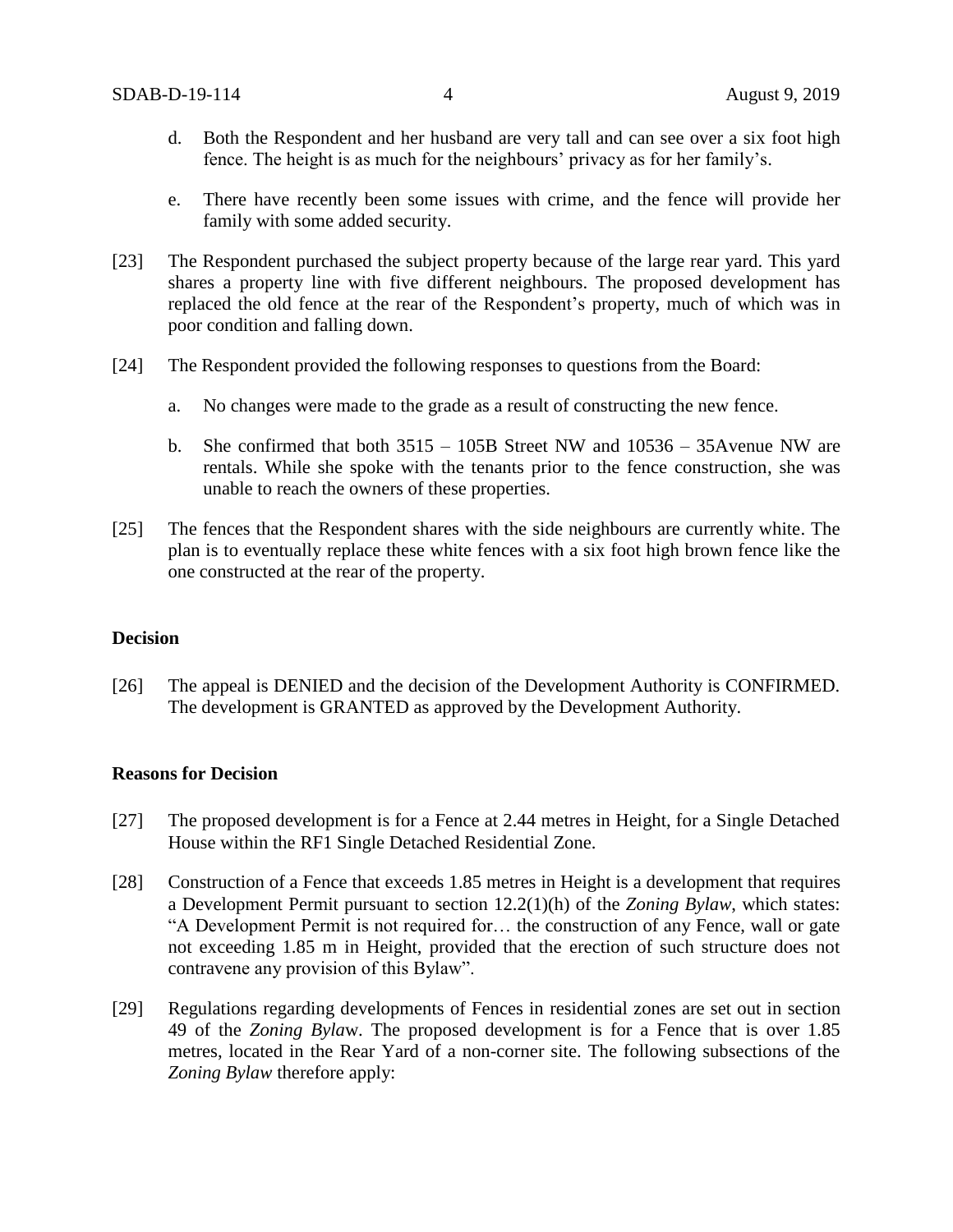### *49. Fences, Walls, Gates, and Privacy Screening in Residential Zones*

- 1. Fences, walls and gates
	- d. On an Interior Site, the Height of a Fence, wall, or gate shall not exceed:
		- …
		- ii. 1.85 m in all other Yards.
		- …

g. In the case where the permitted Height of a Fence, wall, or gate is 1.85 m, the Development Officer may vary the Height of the Fence, wall, or gate to a maximum of 2.44 m, in order to provide additional screening from public roadways or incompatible adjacent Uses,

- [30] The Development Officer found that the existence of a dog on one of the neighbouring lots constituted an incompatible Use that could be remedied by a Fence greater than 1.85 metres.
- [31] The Board agrees with the decision of the Development Officer and finds that the existence of the dog is sufficient to allow the Development Officer to use the power granted to him in section  $49(1)(g)$  to approve a Fence to a maximum Height of 2.44 metres.
- [32] Further, the Board finds that the existence of the subject Fence, which photos show is a new Fence that replaced a derelict Fence, is an improvement over the old Fence and will not unduly interfere with the amenities of the neighbourhood nor materially interfere with or affect the use, enjoyment or value of neighbouring parcels of land.
- [33] The Board considered the written submissions of the Appellant. Much of the information provided by the Appellant related to conversations or correspondence (or lack thereof) she had with the Respondent. The Board finds that this information is largely irrelevant to its legal test for granting variances, as set out under section 687(3)(d) of the *Municipal Government Act.* Other submissions from the Appellant related to allegations concerning former tenants of the subject property, prior noise complaints, and enforcement matters, which are outside the scope of this Board's jurisdiction.
- [34] Included in the Appellant's submissions and supporting materials were photographs of the subject Fence, which did show that the new Fence was taller than the fences of the immediately adjacent neighbours. However, the Board notes that in this area and within the wider community, there are Fences of varying Heights, materials, styles, colours and states of repair. The Board found no evidence that the new taller Fence would unduly interfere with the amenities of the neighbourhood, or materially interfere with or affect the use, enjoyment or value of neighbouring parcels of land.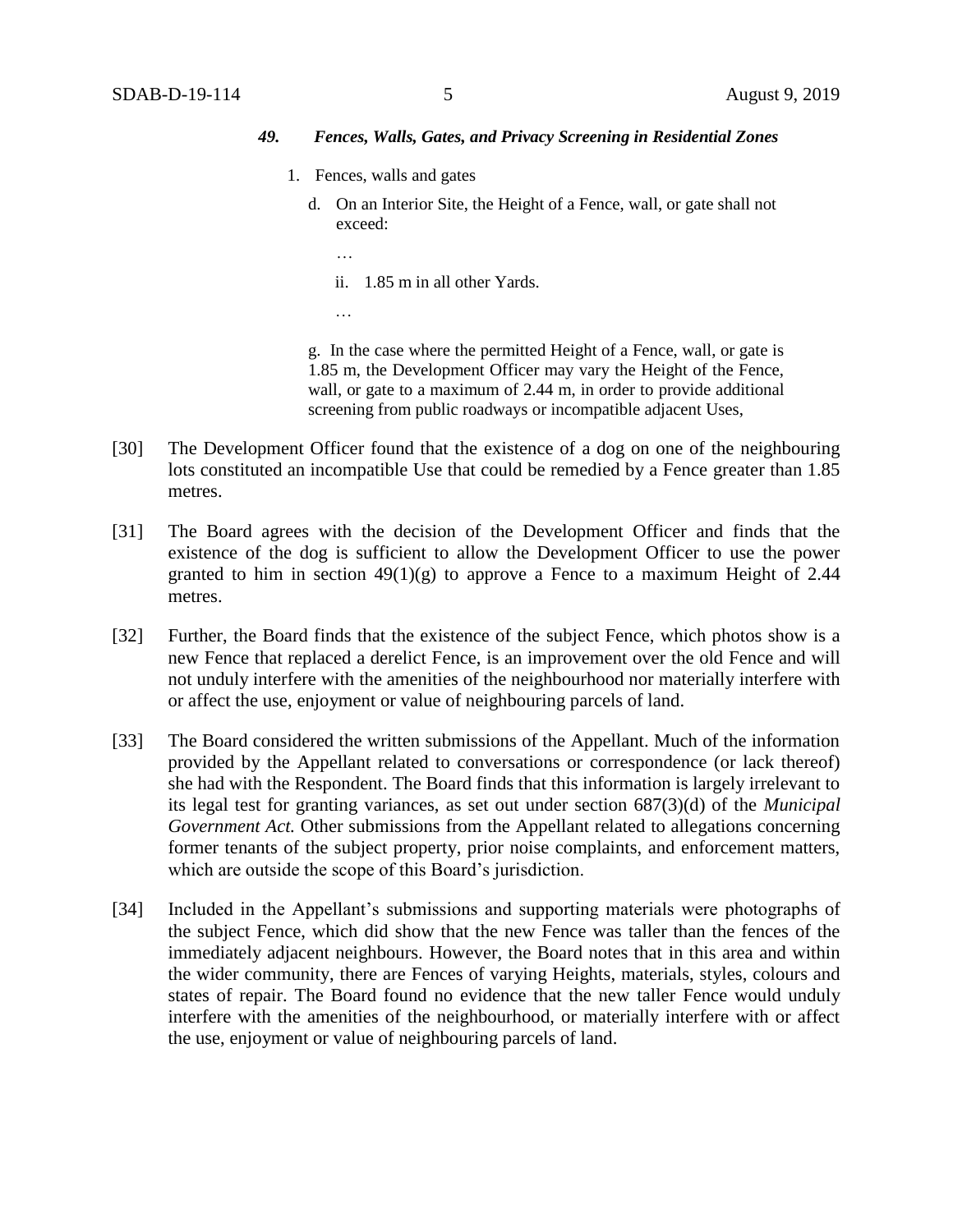SDAB-D-19-114 6 August 9, 2019

- [35] The Board also notes while two owners within the 60 metre notification area opposed the development of the over-height Fence, the majority of those who responded to the neighbourhood consultation were in favour of the Fence.
- [36] For these reasons, the Board dismisses the appeal and confirms the decision of the Development Authority.

Mr. I. Wachowicz, Chairman Subdivision and Development Appeal Board

Board Members in Attendance: Mr. M. Young; Mr. B. Gibson; Ms. S. LaPerle; Ms. D. Kronewitt Martin

CC: City of Edmonton, Development & Zoning Services, Attn: Mr. K. Payne / Mr. A. Wen